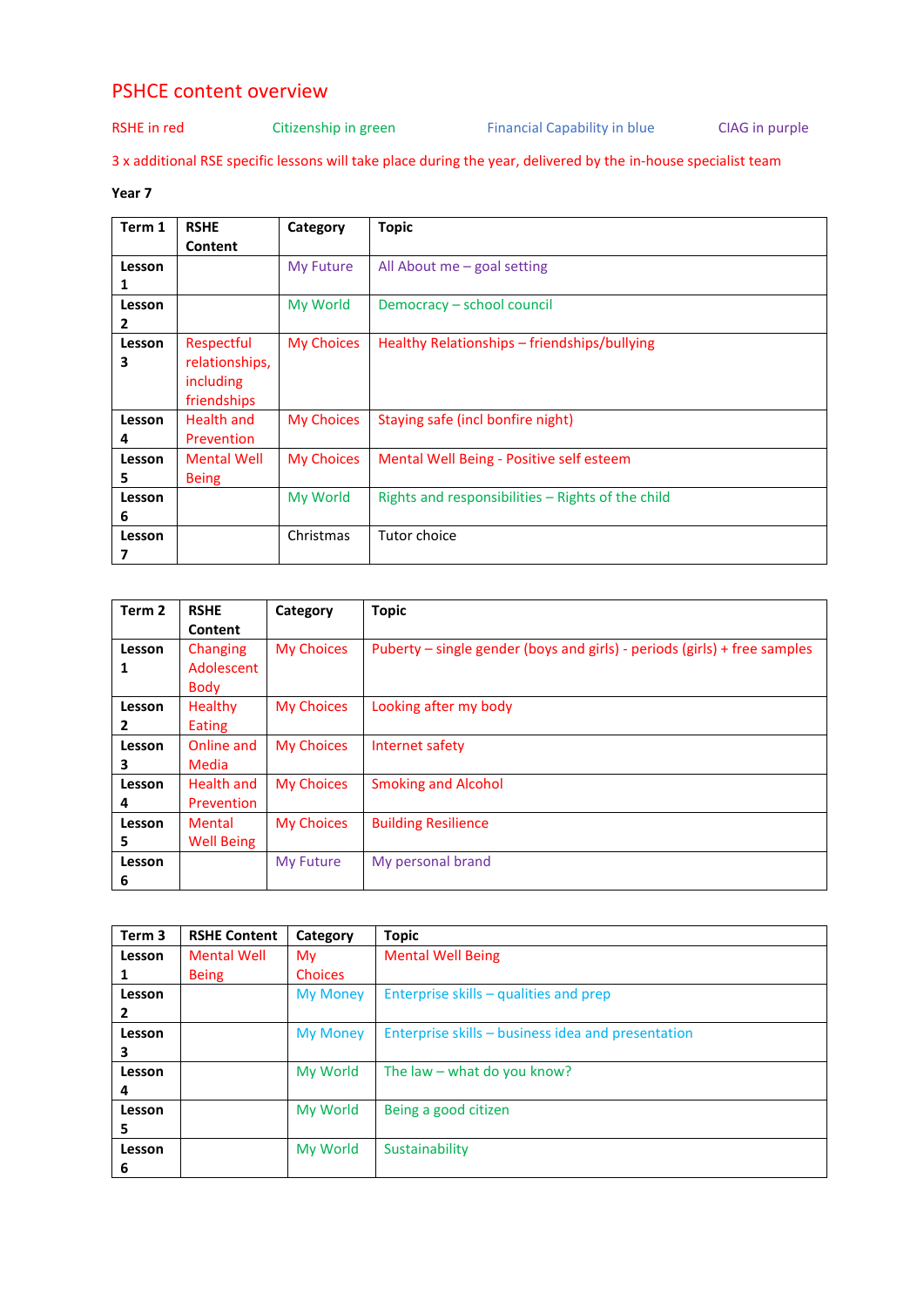## **Year 8**

| Term 1   | <b>RSHE</b>       | Category       | <b>Topic</b>                                             |
|----------|-------------------|----------------|----------------------------------------------------------|
|          | Content           |                |                                                          |
| Lesson 1 |                   | My             | All About me - goal/target setting                       |
|          |                   | Future         |                                                          |
| Lesson 2 | Respectful        | My             | Healthy and appropriate relationships                    |
|          | relationshi       | <b>Choices</b> |                                                          |
|          | ps,               |                |                                                          |
|          | including         |                |                                                          |
|          | friendship        |                |                                                          |
|          | s                 |                |                                                          |
| Lesson 3 |                   | My             | <b>Democracy</b>                                         |
|          |                   | World          |                                                          |
| Lesson 4 | <b>Health</b>     | My             | Personal safety + basic first aid                        |
|          | and               | <b>Choices</b> |                                                          |
|          | Preventio         |                |                                                          |
|          | n                 |                |                                                          |
| Lesson 5 | <b>Mental</b>     | My             | Mental and Emotional Well Being – The impact of bullying |
|          | <b>Well Being</b> | <b>Choices</b> |                                                          |
| Lesson 6 |                   | My             | <b>Knife Crime</b>                                       |
|          |                   | World          |                                                          |
| Lesson 7 |                   | Christmas      | Tutor choice                                             |

| Term 2   | <b>RSHE</b>    | Category       | <b>Topic</b>                                    |
|----------|----------------|----------------|-------------------------------------------------|
|          | Content        |                |                                                 |
| Lesson 1 | Respectful     | My             | Equality                                        |
|          | relationships, | <b>Choices</b> |                                                 |
|          | including      |                |                                                 |
|          | friendships    |                |                                                 |
| Lesson 2 | Family         | My             | <b>Families</b>                                 |
|          |                | Choices        |                                                 |
| Lesson 3 | Online and     | My             | Staying safe online - sexting and image sharing |
|          | Media          | <b>Choices</b> |                                                 |
| Lesson 4 |                | My             | <b>Saving and Budgeting</b>                     |
|          |                | <b>Money</b>   |                                                 |
| Lesson 5 |                | <b>My</b>      | Being a clever consumer                         |
|          |                | <b>Money</b>   |                                                 |
| Lesson 6 |                | My             | Prejudice and Discrimination                    |
|          |                | World          |                                                 |

| Term <sub>3</sub> | <b>RSHE</b><br>Content                         | Category                    | <b>Topic</b>                    |
|-------------------|------------------------------------------------|-----------------------------|---------------------------------|
| Lesson 1          | Family                                         | <b>My</b><br><b>Choices</b> | Family                          |
| Lesson 2          | <b>Mental Well</b><br><b>Being</b>             | <b>My</b><br><b>Choices</b> | Resilience                      |
| Lesson 3          | Drugs,<br><b>Alcohol and</b><br><b>Tobacco</b> | My.<br><b>Choices</b>       | <b>Alcohol and Smoking</b>      |
| Lesson 4          | Health and<br>Prevention                       | My<br><b>Choices</b>        | Health and fitness (incl sleep) |
| Lesson 5          |                                                | My.<br>Future               | <b>Raising Aspirations</b>      |
| Lesson 6          |                                                | <b>My</b><br>World          | <b>My Environment</b>           |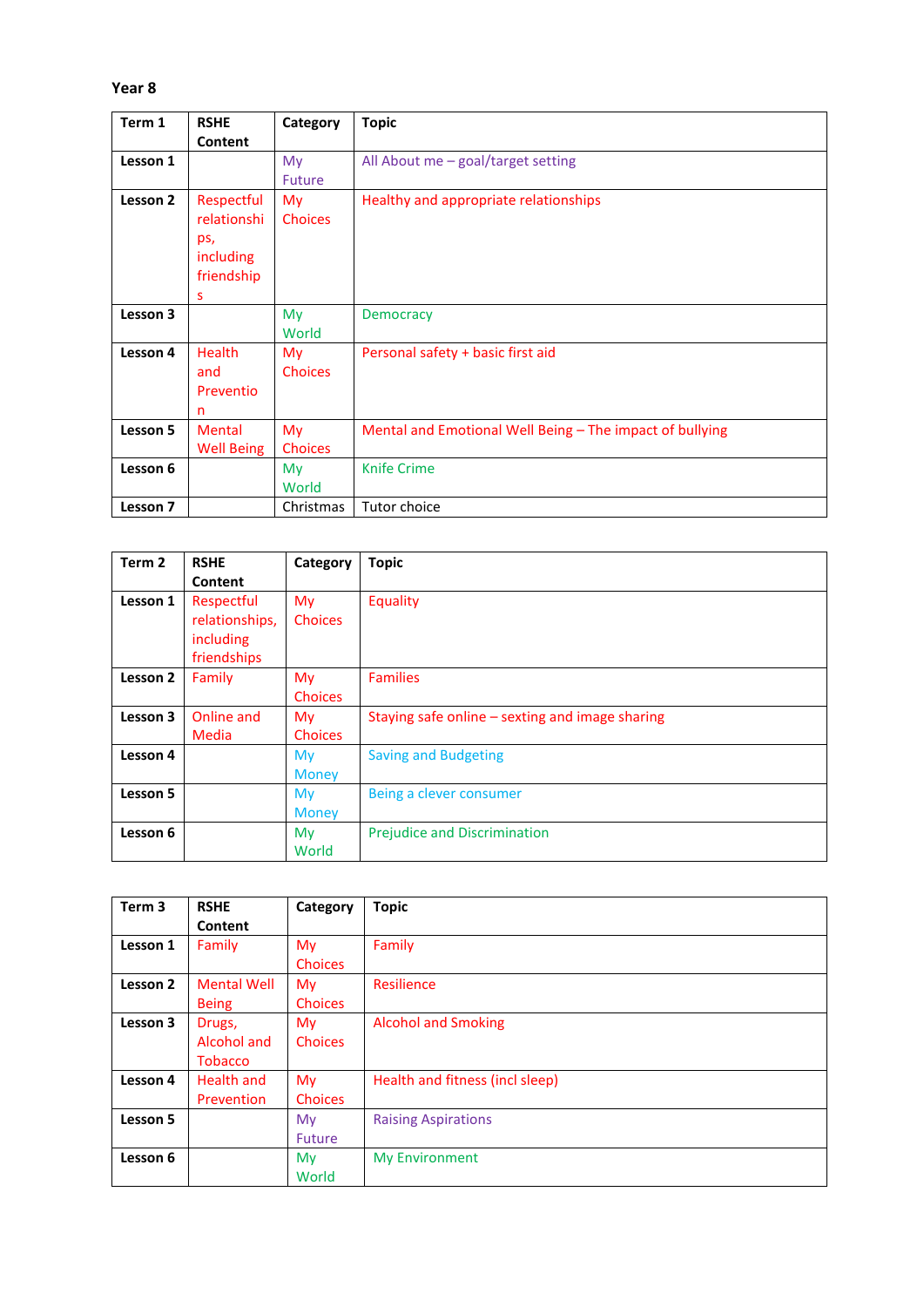**Year 9**

| Term 1   | <b>RSHE Content</b>                                      | Category              | <b>Topic</b>                                         |
|----------|----------------------------------------------------------|-----------------------|------------------------------------------------------|
| Lesson 1 |                                                          | My Future             | Goal/Target setting                                  |
| Lesson 2 |                                                          | My World              | Democracy – voting at $16$                           |
| Lesson 3 | Respectful<br>relationships,<br>including<br>friendships | My.<br><b>Choices</b> | <b>Positive Relationships</b>                        |
| Lesson 4 |                                                          | My World              | <b>Discrimination</b>                                |
| Lesson 5 | <b>Mental Well</b><br>being                              | My.<br><b>Choices</b> | Peer pressure                                        |
| Lesson 6 |                                                          | My World              | Rights, Justice and the Law - Being a young offender |
| Lesson 7 |                                                          | Christmas             | <b>Tutor Choice</b>                                  |

| Term 2   | <b>RSHE</b>                                              | Category                       | <b>Topic</b>                                        |
|----------|----------------------------------------------------------|--------------------------------|-----------------------------------------------------|
|          | Content                                                  |                                |                                                     |
| Lesson 1 | Respectful<br>relationships,<br>including<br>friendships | My.<br><b>Choices</b>          | Equality – Discrimination and the Equality Act 2010 |
| Lesson 2 |                                                          | My<br>World                    | Immigration in the UK and diverse communities       |
| Lesson 3 | Online and<br>media                                      | My.<br><b>Choices</b>          | <b>Sexting</b>                                      |
| Lesson 4 |                                                          | M <sub>V</sub><br><b>Money</b> | <b>Money Management</b>                             |
| Lesson 5 |                                                          | My.<br><b>Future</b>           | <b>Options Prep 1</b>                               |
| Lesson 6 |                                                          | My.<br><b>Future</b>           | <b>Options Prep 2</b>                               |

| Term <sub>3</sub> | <b>RSHE</b>       | Category       | <b>Topic</b>                |
|-------------------|-------------------|----------------|-----------------------------|
|                   | Content           |                |                             |
| Lesson 1          | Mental            | My             | <b>Body image</b>           |
|                   | <b>Health and</b> | <b>Choices</b> |                             |
|                   | <b>Well Being</b> |                |                             |
| Lesson 2          | <b>Health and</b> | My             | <b>Alcohol awareness</b>    |
|                   | Prevention        | <b>Choices</b> |                             |
| Lesson 3          |                   | My             | <b>Employability skills</b> |
|                   |                   | Future         |                             |
| Lesson 4          |                   | My.            | <b>Employability skills</b> |
|                   |                   | <b>Future</b>  |                             |
| Lesson 5          |                   | <b>My</b>      | <b>Income Tax and NI</b>    |
|                   |                   | <b>Money</b>   |                             |
| Lesson 6          |                   | My.            | Sustainability              |
|                   |                   | World          |                             |